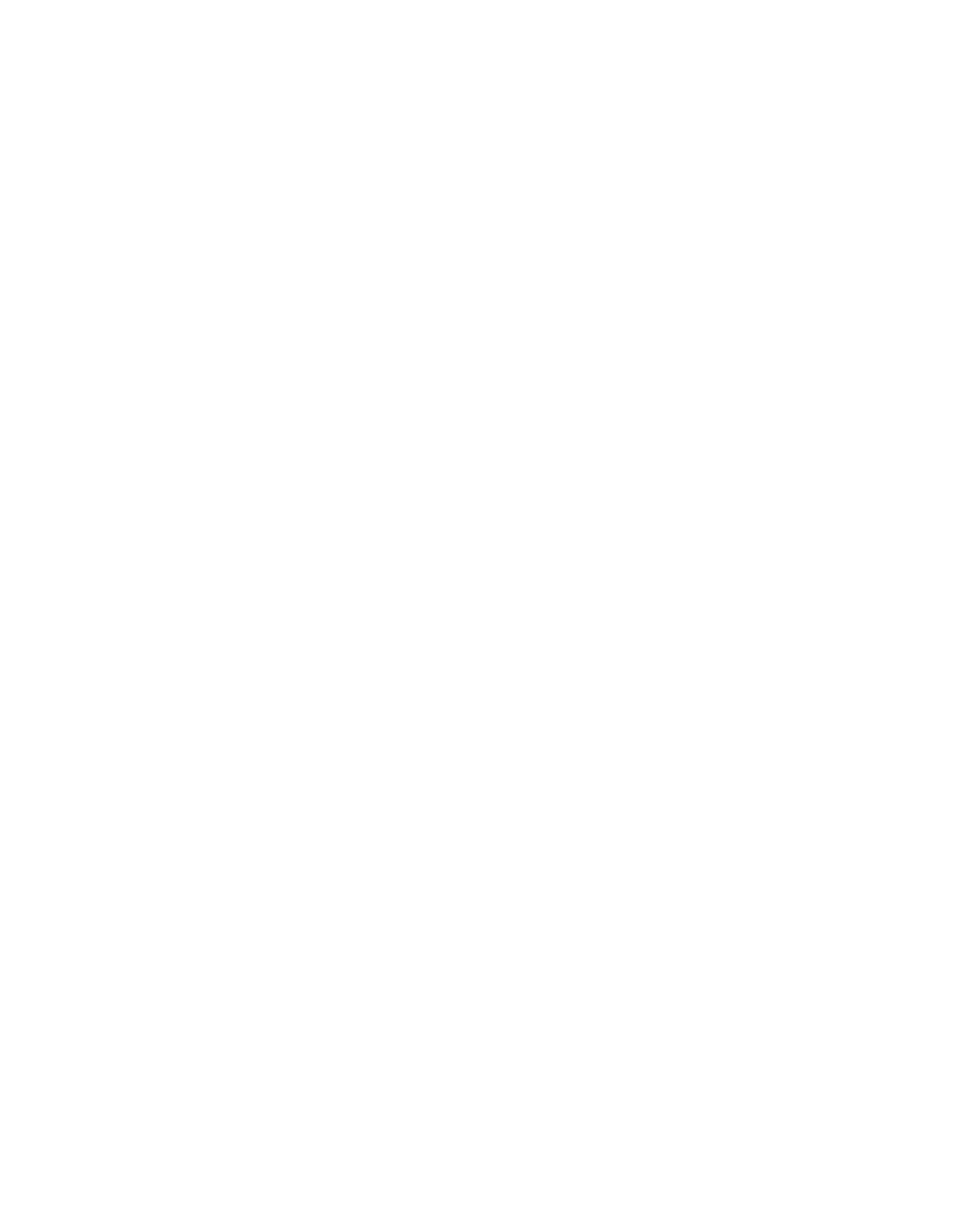### **Contents**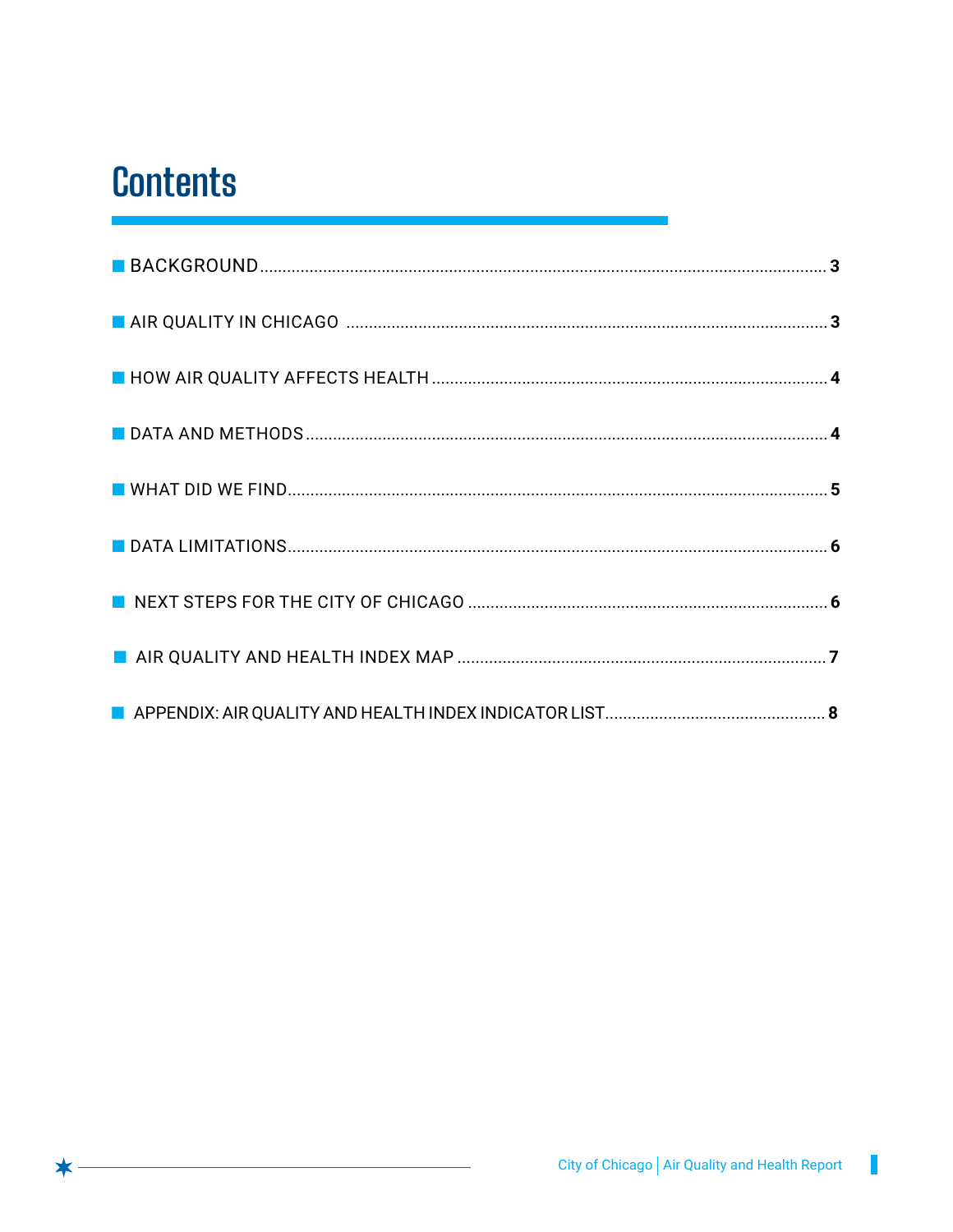## **Background**

Mayor Lori Lightfoot is committed to advancing environmental justice and addressing the city's most pressing environmental challenges. From the [Chicago Climate Action Plan](http://www.chicagoclimateaction.org/filebin/pdf/finalreport/CCAPREPORTFINALv2.pdf) to [Sustainable Chicago 2015,](https://www.chicago.gov/city/en/progs/env/sustainable_chicago2015.html) Chicago has been on a path to improve the quality of life for local residents, mitigate sources of pollution, and reduce the impacts of climate change. Central to these citywide efforts is recognizing that low-income communities and communities of color are disproportionately impacted by air pollution.

Chronic disease is the leading driver of Chicago's nine-year life expectancy gap between Black and white residents and decreases in life expectancy in the Latinx population. Air pollution can both increase risk of chronic illnesses like heart and lung diseases and contribute to worse outcomes for people living with certain health conditions. We must ensure that our environmental policies are focused on communities where residents are at highest risk.

This brief outlines how the Chicago Department of Public Health (CDPH) analyzed community-level data on air quality, health, and social factors to identify, for the first time, which neighborhoods must be prioritized for efforts to mitigate and reduce air pollution. In developing this report, we consulted with subject matter experts, advocacy groups, and community-based environmental justice organizations. We hope this analysis will serve as a resource for the City, researchers, advocates, residents, and other stakeholders in their continued efforts to take action on environmental health.

Our work builds on the City's commitment to health and racial equity through [Healthy Chicago 2.0](https://www.chicago.gov/content/dam/city/depts/cdph/CDPH/HC2.0Plan_3252016.pdf) (and the upcoming Healthy Chicago 2025 plan), [Resilient Chicago,](https://resilient.chicago.gov/download/Resilient Chicago.pdf) and initiatives led by local environmental justice organizations. The findings will help inform City decision-making and proactive planning – but this analysis is only a starting point. We expect to refine our methods and data sources over time, in close collaboration with community partners and other experts.

#### **AIR QUALITY IN CHICAGO**

Due to federal efforts such as the Clean Air Act and local efforts such as cleaner City fleets and sustainable development practices, overall air quality in the Chicago area has improved over time.**1** Still, we have more work to do to ensure that all residents are breathing clean air.

There are a few key facts demonstrating air quality issues in Chicago. First, Cook County does not currently meet the federal standard for ozone.**2** According to the American Lung Association's 2019 "State of the Air" report, the Chicago area has seen an increase in days with high levels of ozone-polluted air – up to a yearly average of fifteen "unhealthy ozone days" from 2016-18, making Chicago the 16th most polluted city in the U.S. for ozone, up from 18th last year and 26th in 2017.**3** Additionally, fine particulate matter pollution remains high in Chicago. Although the Chicago area meets federal standards for fine particulate matter (PM<sub>2.5</sub>) pollution and levels have decreased by 40% since 2000, concentrations are still among the highest in the nation.**4,5,6,7**

**3** American Lung Association State of the Air 2020 available at http://www.stateoftheair.org/assets/SOTA-2020.pdf.

**4**  [See](https://www.lung.org/assets/documents/healthy-air/state-of-the-air/sota-2019-full.pdf) [78 FR 48103](https://www.federalregister.gov/documents/2013/08/07/2013-18948/approval-and-promulgation-of-air-quality-implementation-plans-illinois-redesignation-of-the-chicago)

<sup>5</sup> We would note that designations are based on average concentrations in a geography that includes parts of Indiana and suburban collar<br>counties. The current NAAQS standard for fine particulate matter is 12 ug/m3, which

**<sup>1</sup>** US EPA Air Quality – National Summary available at [https://www.epa.gov/air-trends/air-quality-national-summary.](https://www.epa.gov/air-trends/air-quality-national-summary)

**<sup>2</sup>** US EPA Green Book, 8-Hour Ozone (2015) Designated Area/State Information available at [https://www3.epa.gov/airquality/greenbook/jbtc.](https://www3.epa.gov/airquality/greenbook/jbtc.html) [html.](https://www3.epa.gov/airquality/greenbook/jbtc.html) 

**<sup>6</sup>** American Lung Association State of the Air 2020 available at http://www.stateoftheair.org/assets/SOTA-2020.pdf.

**<sup>7</sup>** [See US EPA](https://www.lung.org/assets/documents/healthy-air/state-of-the-air/sota-2019-full.pdf) EJ Screen Mapper available at<https://ejscreen.epa.gov/mapper/>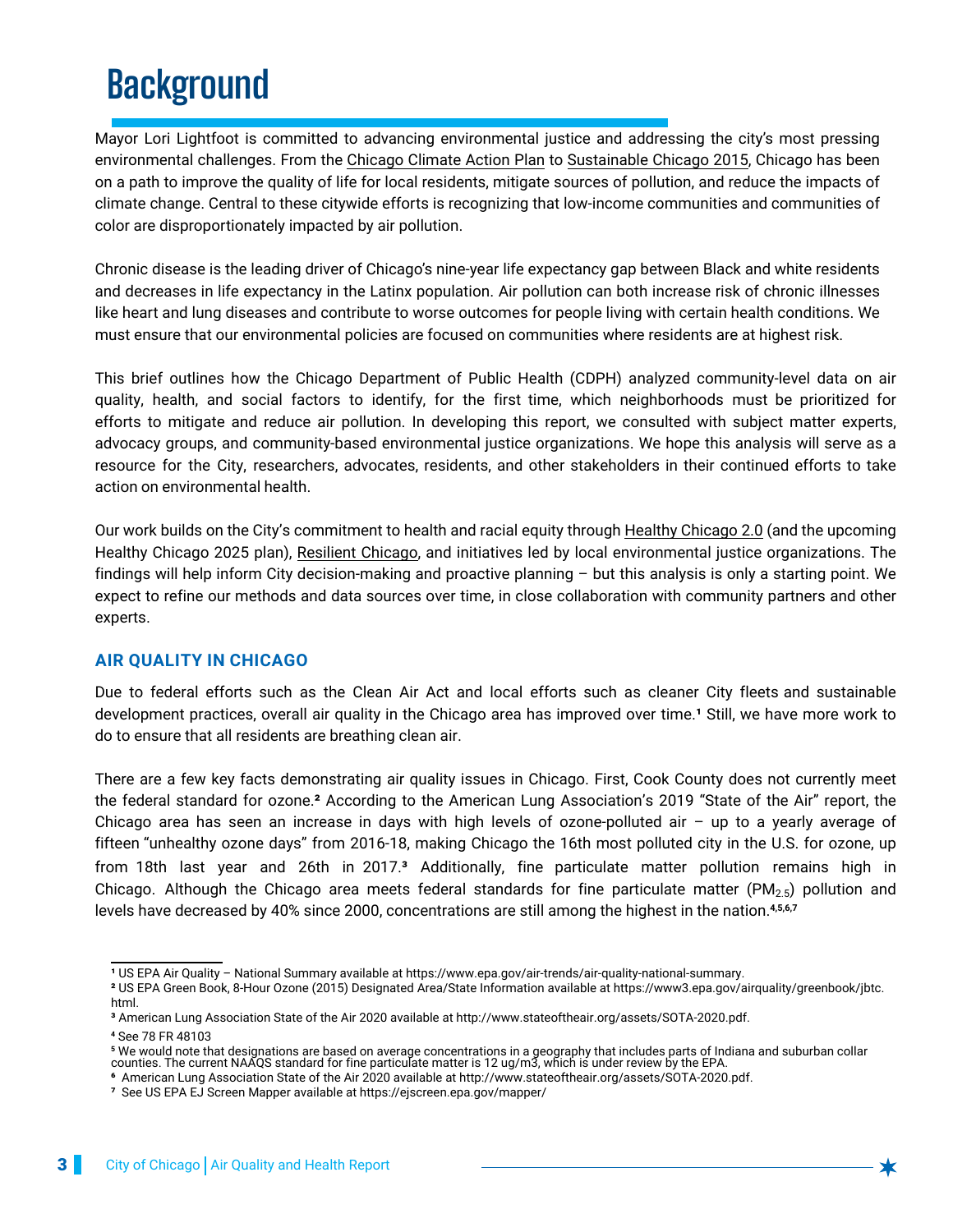#### **HOW AIR QUALITY AFFECTS HEALTH**

Air pollution is harmful to Chicago residents' health and quality of life. Exposure to pollutants such as ozone and  $PM_{2.5}$  is associated with increased risk of lung irritation, respiratory problems, cardiovascular disease, asthma, cancer, and early death.  $PM_{2.5}$  pollution, which can penetrate deep into the lungs, is particularly damaging. Our estimates suggest that 5% of premature deaths in Chicago each year can be attributed to exposure to PM**2.5. 8**

Communities with low socioeconomic status and high rates of chronic health conditions are especially vulnerable to the impacts of air pollution. In Chicago, with its history of segregation and disinvestment in Black and Latinx communities, the differences between neighborhoods can be stark. Some communities have rates of poverty, cardiovascular disease, and chronic obstructive pulmonary disease (COPD) that are ten times greater than others. Structural racism and economic hardship contribute to this gap, making it more likely for certain people to live in polluted communities and less likely to have access to health care and good jobs that can mitigate negative impacts.**9**

#### **DATA AND METHODS**

To evaluate community-level vulnerability to pollution across Chicago, CDPH followed the methodology of the CalEnviroScreen 3.0, a report created by the California Environmental Protection Agency. We modified the methodology to account for Chicago's circumstances, including different limitations on data access and our initial focus on air quality.**<sup>10</sup>** We analyzed existing public data in the following categories at the census block group level (see Appendix for more details on data sources):

#### **•Pollution Burden**

**•Air Pollution:** Estimated concentrations of outdoor air pollutants. Indicators include particulate matter, ozone, diesel particulate, air toxics, and traffic proximity and volume.**<sup>11</sup>**

**•Polluted Sites:** Adverse environmental conditions caused by pollutants such as existing or potential contamination. Indicators include proximity to hazardous waste facilities and Superfund sites.**<sup>12</sup>**

#### **•Population Characteristics**

**•Health Factors:** Biological and other physical characteristics that make people more likely to experience adverse health impacts from exposure to air pollution. Indicators include young and old age and prevalence of COPD, heart disease, asthma, and low-birth weight.**<sup>13</sup>**

**•Social Factors:** Socioeconomic characteristics that result in increased vulnerability of some populations to air pollution. Indicators include poverty, race/ethnicity, education, limited English speaking, unemployment, and housing cost burden.**<sup>14</sup>**

**<sup>8</sup>**Estimated using methodology from Burnett R et al. *Global estimates of mortality associated with long-term exposure to outdoor fine particulate matter*. PNAS 115(33): 9592-7, 2018 [https://www.pnas.org/content/115/38/9592#T1](https://www.pnas.org/content/115/38/9592) and local data from US Census and Chicago Health Atlas.

**<sup>9</sup>**American Lung Association, Disparities in the Impact of Air Pollution available at [https://www.lung.org/our-initiatives/healthy-air/outdoor/air](https://www.lung.org/our-initiatives/healthy-air/outdoor/air-pollution/disparities.html)[pollution/disparities.html](https://www.lung.org/our-initiatives/healthy-air/outdoor/air-pollution/disparities.html)

**<sup>10</sup>** We also reviewed the methods for the [NRDC Cumulative Burden Map](https://www.nrdc.org/experts/meleah-geertsma/new-map-shows-chicago-needs-environmental-justice-reforms)

**<sup>11</sup>**[EPA EJS](https://www.lung.org/assets/documents/healthy-air/state-of-the-air/sota-2019-full.pdf)creen (2019).

**<sup>12</sup>** EPA EJScreen (2019).

**<sup>13</sup>**CDC 500 Cities (2017) IDPH Division of Vital Records (2013-2017).

**<sup>14</sup>**US Census Bureau (2011-2015).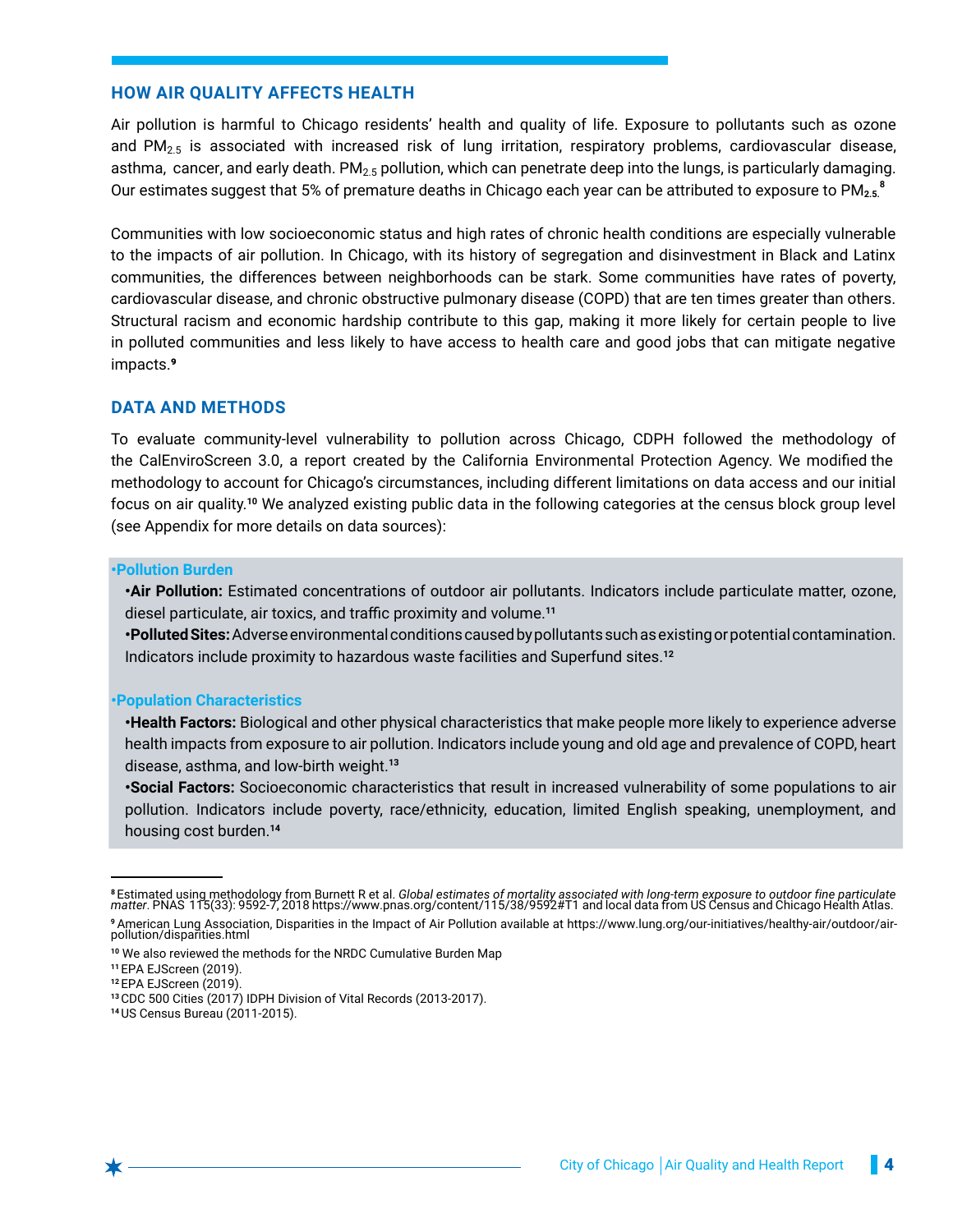For each census block group, we calculated an Air Quality and Health Index score by following the steps in the table below. The score tells you which areas of Chicago are most vulnerable to the effects of air pollution, based on pollution burden and population characteristics.

| 1. | Calculate the block group's score for each of the 21 individual indicators shown in the Appendix.                   |                                                                                                                                                    |                                                                         |                                                                    |                                                                  |  |  |
|----|---------------------------------------------------------------------------------------------------------------------|----------------------------------------------------------------------------------------------------------------------------------------------------|-------------------------------------------------------------------------|--------------------------------------------------------------------|------------------------------------------------------------------|--|--|
| 2. | For each indicator, rank the block group compared to all others in Chicago.                                         |                                                                                                                                                    |                                                                         |                                                                    |                                                                  |  |  |
|    |                                                                                                                     | <b>Pollution Burden Category</b>                                                                                                                   |                                                                         | <b>Population Characteristics</b><br><b>Category</b>               |                                                                  |  |  |
| 3. | Calculate average rank of all<br>indicators within a category's<br>components.                                      | Average rank for<br>all Air Pollution<br>$indicators =$<br>Score A                                                                                 | Average rank<br>for all Polluted<br><b>Site indicators =</b><br>Score B | Average rank for<br>all Health Factor<br>$indicators =$<br>Score C | Average rank for<br>all Social Factor<br>indicators =<br>Score D |  |  |
| 4. | Calculate an average score for the<br>category.                                                                     | (Score A x Score $B^*$ .5)/2=<br>Score E<br>Note: Polluted Site score is half-<br>weighted because it reflects<br>potential (not actual) exposure. |                                                                         | (Score C x Score D)/2=<br>Score F                                  |                                                                  |  |  |
| 5. | Scale each category score relative<br>to the census block group that has<br>the highest score in that category.     | (Score E / Highest Block Group<br>Score) $x 10 =$<br>Score G                                                                                       |                                                                         | (Score F / Highest Block Group<br>Score) $x 10 =$<br>Score H       |                                                                  |  |  |
| 6. | Multiply the scaled category<br>scores. Result is the Air Quality<br>and Health Index Score for the<br>block group. | Score G x Score $H =$<br>Air Quality and Health Index<br>Score                                                                                     |                                                                         |                                                                    |                                                                  |  |  |
| 7. | Rank all block groups based on their Air Quality and Health Index scores.                                           |                                                                                                                                                    |                                                                         |                                                                    |                                                                  |  |  |

To see detailed maps and learn more about our methods and underlying data, the **Air Quality and Health Data Pack** is available here [\(link\)](https://www.chicago.gov/city/en/depts/cdph/provdrs/healthy_communities/svcs/air-quality-and-health.html).

#### **WHAT DID WE FIND?**

The concentrations of certain types of air pollution such as particulate matter and ozone are fairly uniform across the city. Pollutants such as diesel particulate matter, on the other hand, are more prevalent in areas with significant traffic and industry. Additionally, health and social factors that make some people more vulnerable to the effects of pollution vary widely from one neighborhood to the next.

We visualized the pollution burden and population characteristics indicators in a map, with red representing the highest (worse) and green the lowest (better) Air Quality and Health Index scores. **The resulting map shows that the areas of greatest concern are primarily located on the South and West Sides of the city. In particular, parts of the city bisected by major highways with high concentrations of industry are over-burdened, experiencing high levels of both pollution and vulnerability.**

To inform interventions, future data analysis will attempt to drill down into the types of activities and businesses that may be contributing to air pollution, using sources such as an inventory of annual emissions reports.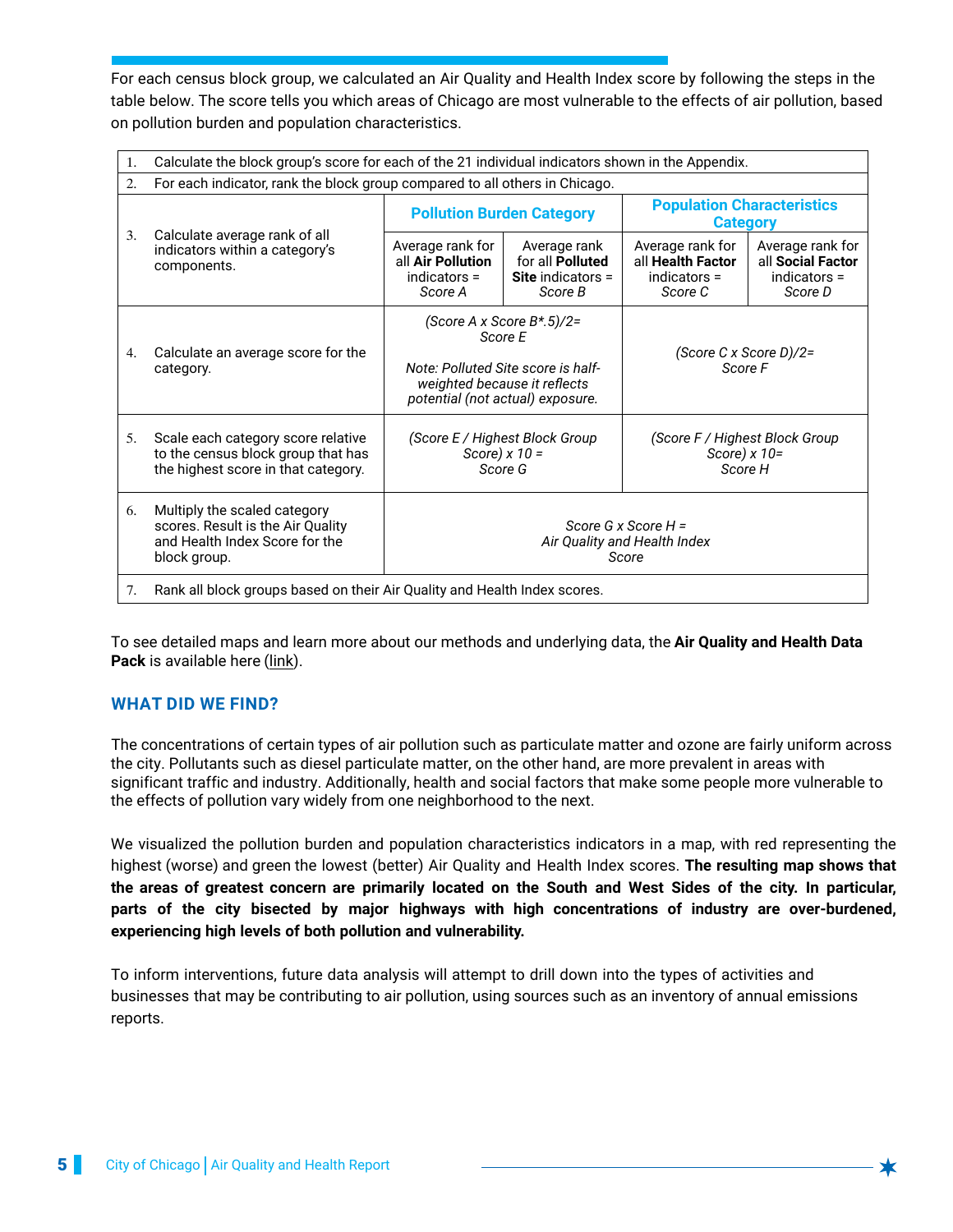#### **DATA LIMITATIONS**

The Air Quality + Health Index map displays differences in the scores for each category by census block group compared to the scores for all other census block groups in Chicago. As such, it may magnify small differences. Additionally, some of our data sources have a substantial time lag. For these reasons, the map should not be used on its own to attribute sources of pollution or to make regulatory or enforcement decisions. We continue to work with experts and community scientists to explore innovative sources of more real-time data.

#### **NEXT STEPS FOR THE CITY OF CHICAGO**

The City of Chicago is committed to systematic regulatory reform aimed at mitigating air pollution and protecting our communities, particularly those located near areas zoned for heavy manufacturing and Planned Manufacturing Districts (PMDs). The road to reform will begin with an exploration of the gaps in our policies and regulations. After identifying these gaps, the City will pursue updates to our zoning code, operating rules, permitting processes, and enforcement efforts. These reforms will be informed by public health data to help us understand conditions on the ground and the cumulative impacts of multiple sources of pollution. The strategy will also prioritize the proposals of advocates, community leaders, and community stakeholders who have local knowledge and expertise on how pollution impacts Chicago's neighborhoods.

Our reforms are part of Mayor Lightfoot's larger environmental vision to confront the city's most pressing environmental challenges, including legacy pollution left behind by former under-regulated industries, ongoing air pollution, and the compounding impacts of climate change, including several short-term changes:

**Large Recycling Rules:** The City released updated rules for large recycling facilities that became effective in June 2020. The rules incorporate a number of significant requirements, including air and noise assessment and monitoring, as well as other measures to minimize dust and pollution. These rules now are a condition for continued permitting of facilities and are enforceable through CDPH citations.

**Zoning Ordinance:** The City will pursue a zoning text amendment ordinance that will impose special use and Planned Development (PD) requirements for certain land uses, including manufacturing operations and recycling facilities. By shifting these heavy land uses from as-of-right developments to special use, we are ensuring a more stringent process to review where these intensive uses are located. The ordinance will also eliminate other uses such as mining operations, thereby permanently closing the door to their use in the City of Chicago.

**Environmental Equity Working Group:** The City will convene a board of community representatives, environmental leaders, and other local stakeholders who will advise the reform agenda.

Our additional steps in carrying this commitment forward will also include:

- **1. Industrial Business Rule Reform:** Review and revision of other operating rules for industrial businesses.
- 2. **Cumulative Burden Analysis:** Development of an ordinance requiring new and more stringent permitting **2.** requirements to prevent cumulative burdens from disproportionately affecting certain neighborhoods.
- **3. Enforcement and Inspection Reform:** Evaluation and updates to the current processes.

Collectively, these reforms will improve air quality citywide and better protect communities that are most affected by pollution - making us a healthier Chicago.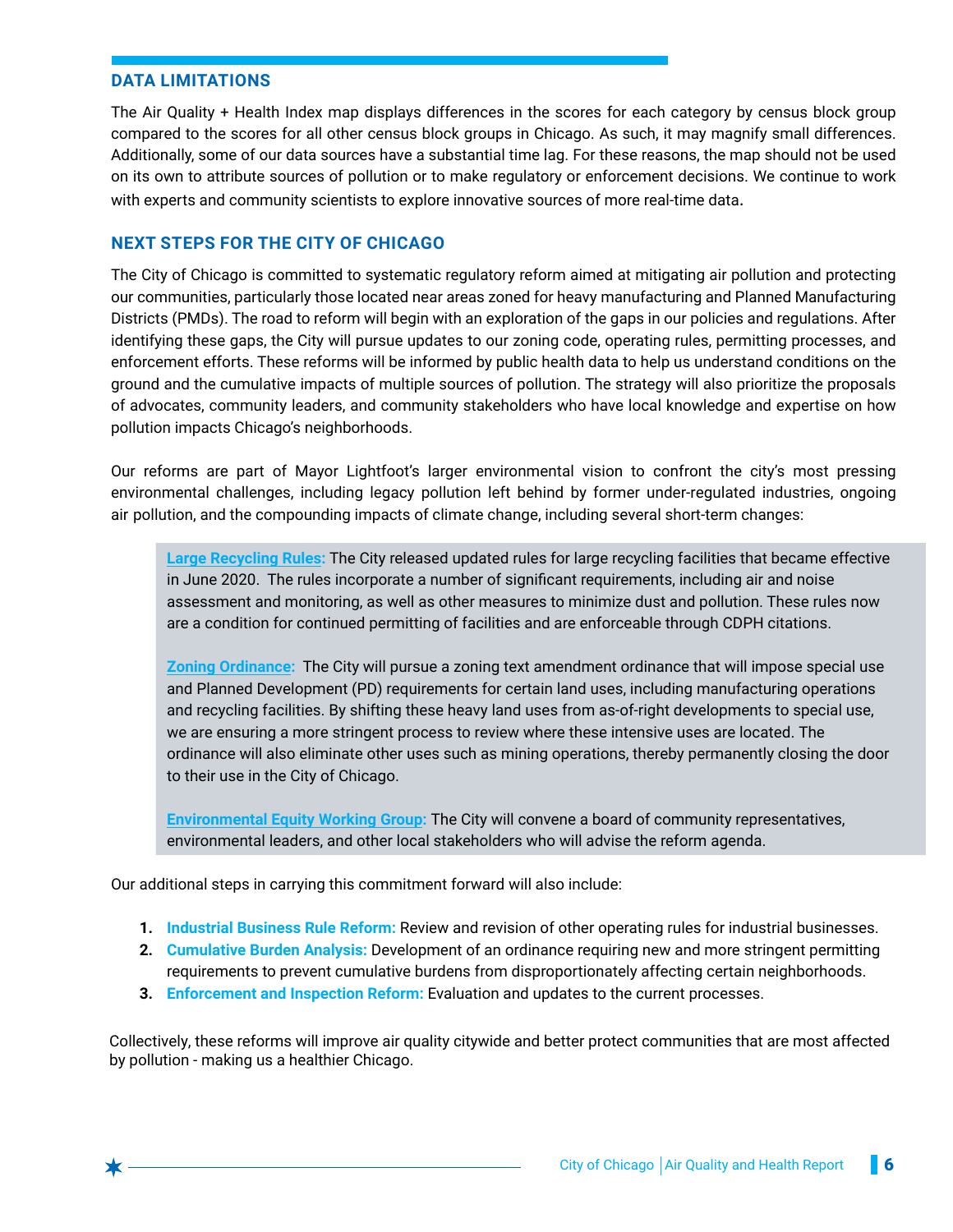

US CDC 500 Cities **IDPH Vital Statistics** Various years combined, 2011-2018

Created by Office of Epidemiology, Chicago Department of Public Health, January, 2020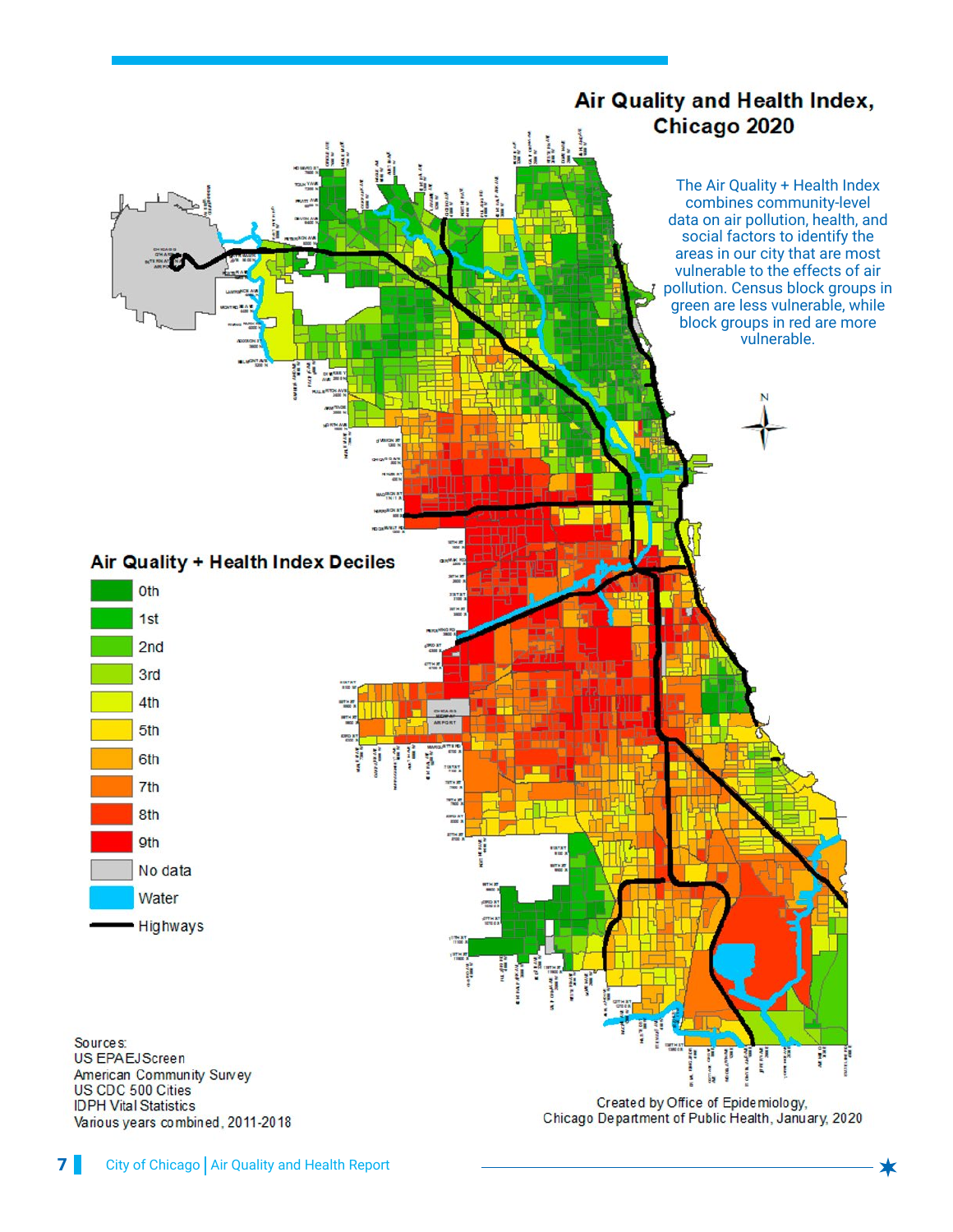#### **APPENDIX: AIR QUALITY AND HEALTH INDICATOR LIST**

| <b>CATEGORY</b>                 | <b>INDICATOR</b>                                                                                    | <b>YEAR</b>  | <b>SOURCE</b>                                                             |
|---------------------------------|-----------------------------------------------------------------------------------------------------|--------------|---------------------------------------------------------------------------|
|                                 | <b>Asthma Prevalence</b><br><b>COPD prevalence</b>                                                  | 2017<br>2017 | <b>CDC 500 Cities</b><br><b>CDC 500 Cities</b>                            |
| <b>Health</b><br><b>Factors</b> | <b>Coronary Heart disease</b><br>prevalence                                                         | 2017         | <b>CDC 500 Cities</b>                                                     |
|                                 | Low birth weight                                                                                    | 2013-2017    | <b>Illinois Department of Public Health Vital Records</b>                 |
|                                 | <b>Young Age</b>                                                                                    | 2013-2017    | <b>American Community Survey via EJSCREEN 2019</b>                        |
|                                 | <b>Old Age</b>                                                                                      | 2013-2017    | <b>American Community Survey via EJSCREEN 2019</b>                        |
|                                 | <b>Percent Low Income</b>                                                                           | 2013-2017    | <b>American Community Survey via EJSCREEN 2019</b>                        |
|                                 | <b>Percent Minority</b>                                                                             | 2013-2017    | <b>American Community Survey via EJSCREEN 2019</b>                        |
| <b>Social</b>                   | Percent less than high school<br>education                                                          | 2013-2017    | <b>American Community Survey via EJSCREEN 2019</b>                        |
| <b>Factors</b>                  | <b>Linguistic isolation</b>                                                                         | 2013-2017    | <b>American Community Survey via EJSCREEN 2019</b>                        |
|                                 | <b>Unemployment</b>                                                                                 | 2013-2017    | <b>American Community Survey via EJSCREEN 2019</b>                        |
|                                 | <b>Housing burdened low income</b><br>households                                                    | 2013-2017    | <b>HUD CHAS from American Community Survey</b>                            |
|                                 | <b>Particulate Matter</b>                                                                           | 2016         | EPA Office of Air and Radiation via EJSCREEN 2019                         |
|                                 | <b>Ozone</b>                                                                                        | 2016         | EPA Office of Air and Radiation via EJSCREEN 2019                         |
|                                 | <b>Diesel Particulate Matter</b>                                                                    | 2014         | <b>National Air Toxics Assessment via EJSCREEN 2019</b>                   |
| <b>Air</b>                      | <b>Air Toxics Cancer Risk</b>                                                                       | 2014         | <b>National Air Toxics Assessment via EJSCREEN 2019</b>                   |
| <b>Pollution</b>                | <b>Air Toxics Respiratory Hazard Index</b>                                                          | 2014         | <b>National Air Toxics Assessment via EJSCREEN 2019</b>                   |
|                                 | <b>Traffic Volume and Proximity</b>                                                                 | 2017         | US Department of Transportation traffice data via<br><b>EJSCREEN 2019</b> |
|                                 | <b>Proximity to Risk Management Plan</b><br>(RMP) sites                                             | 2019         | <b>EPA RMP database via EJSCREEN 2019</b>                                 |
| <b>Polluted</b>                 | <b>Proximity to Hazardous Waste</b><br><b>Treatment, Storage, and Disposal</b><br><b>Facilities</b> | 2019         | <b>EPA RCRAinfo database via EJSCREEN 2019</b>                            |
| <b>Sites</b>                    | <b>Proximity to National Priorities List,</b><br><b>Superfund Program sites</b>                     | 2019         | <b>EPA CERCLIS database via EJSCREEN 2019</b>                             |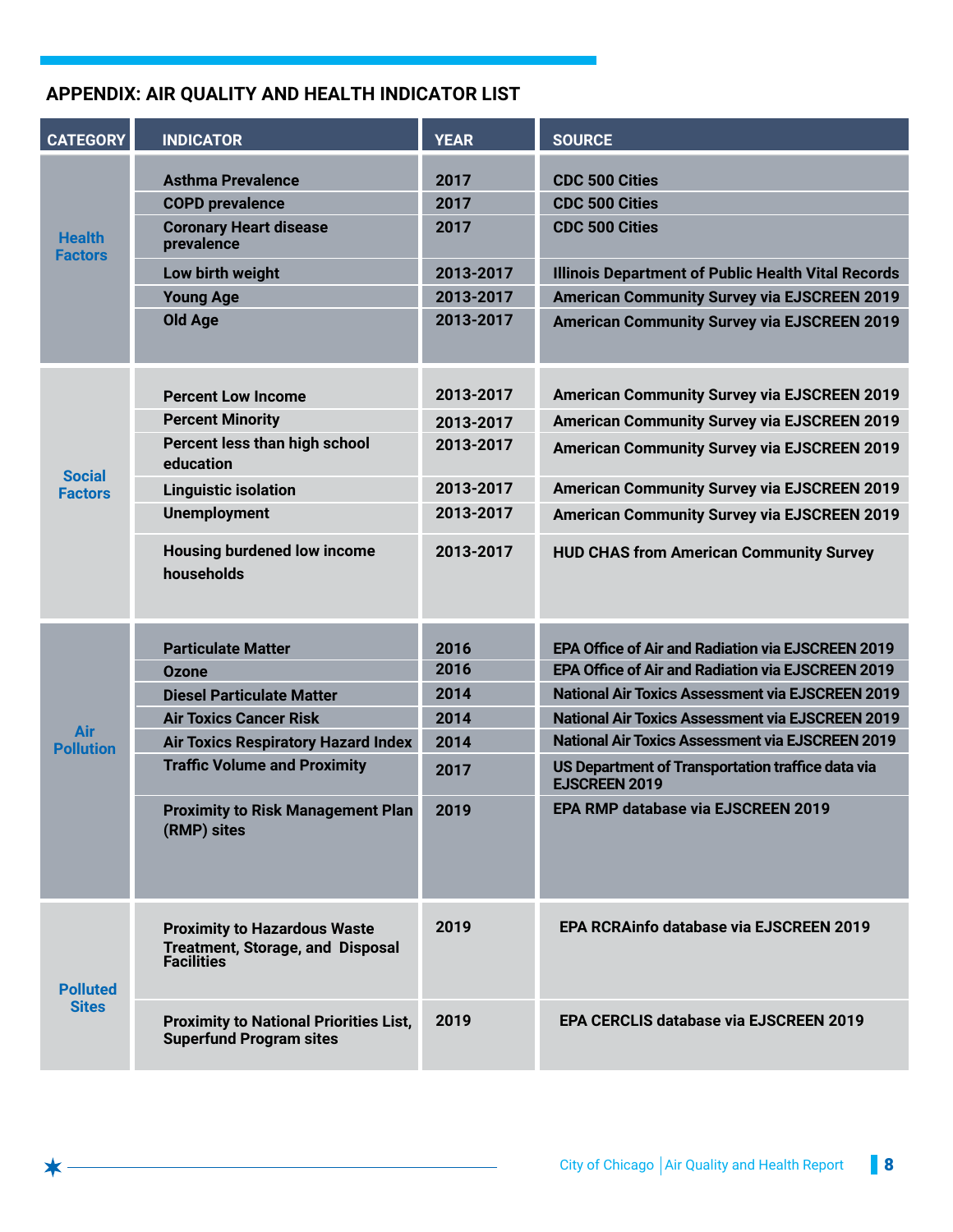